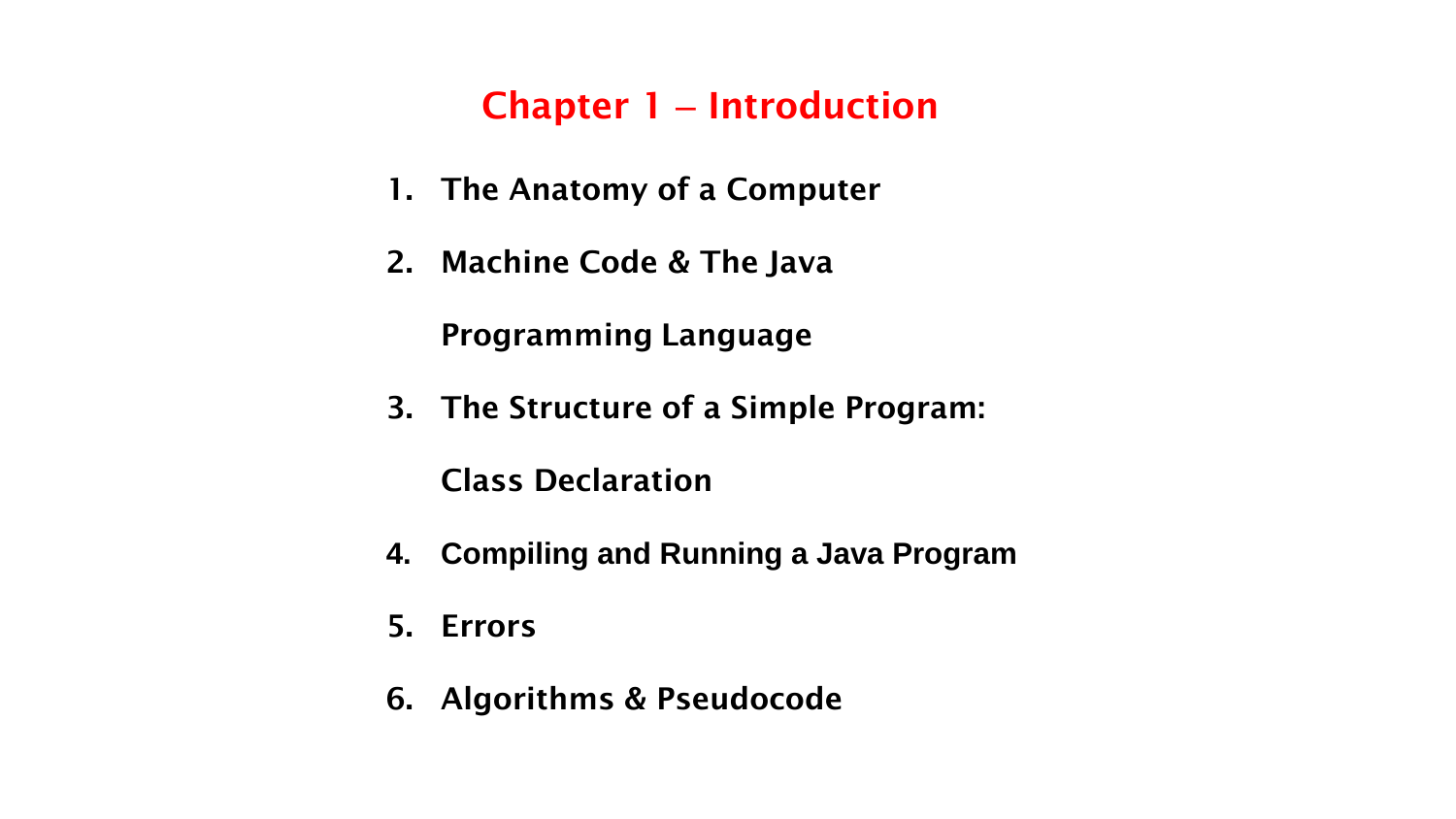# **The Anatomy of a Computer**

- Central processing unit Storage
	- *Chip*
	- *Transistors*



- •*Primary storage: Random-access memory (RAM)*
- •*Secondary storage: e.g. hard disk*
- •*Removable storage devices: e.g.: floppy disks,…*





- •Peripherals
- •Executes very simple instructions
- •Executes instructions very rapidly
- •General purpose device



A Motherboard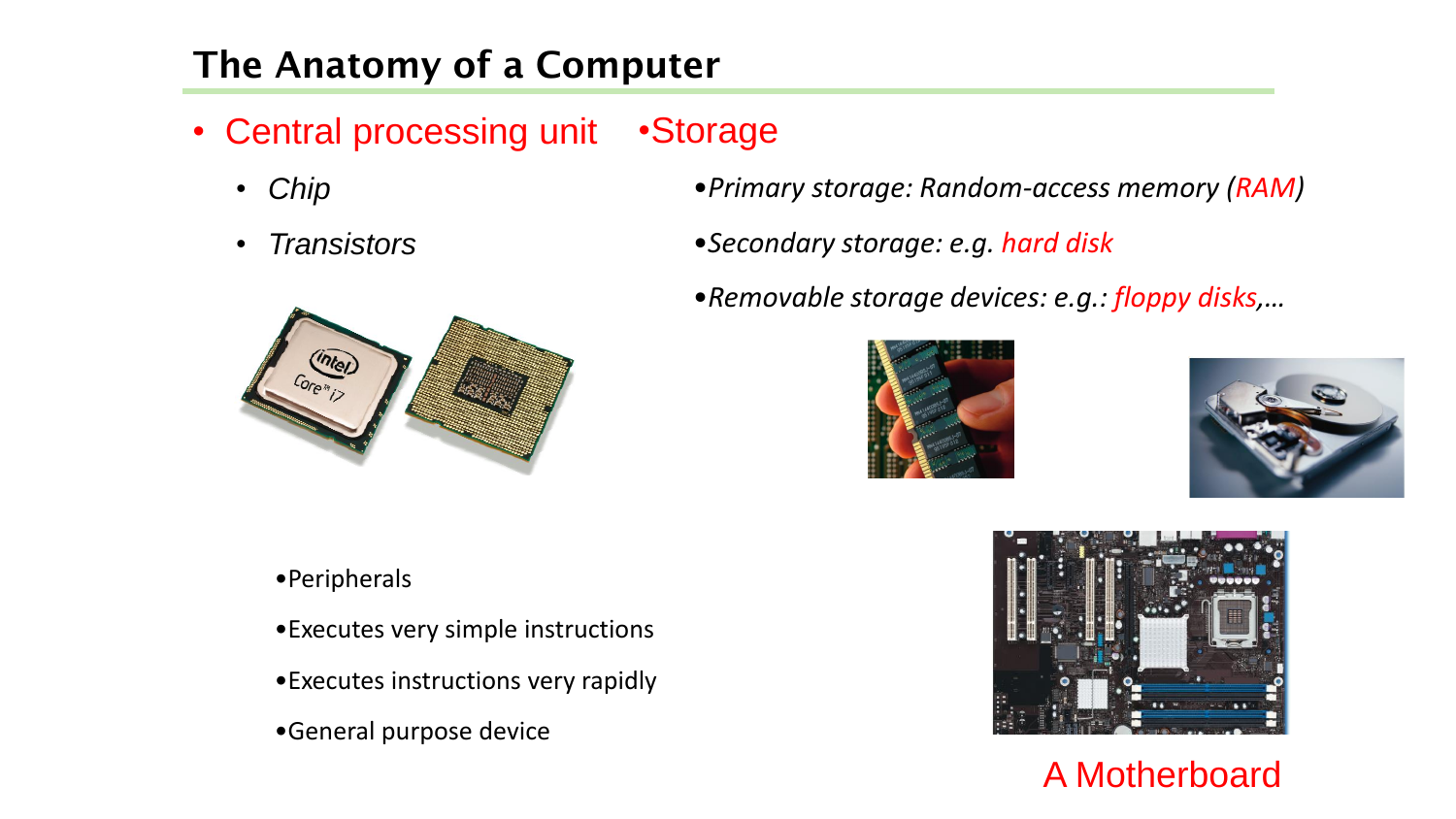## **Machine Code**

- Generally, machine code depends on the CPU type
- The instruction set of the Java virtual machine (JVM) can be executed on many types of CPU

## **The Java Programming Language**

- Safe
- Platform-independent ("write once, run anywhere")
- Rich library (packages)
- Designed for the internet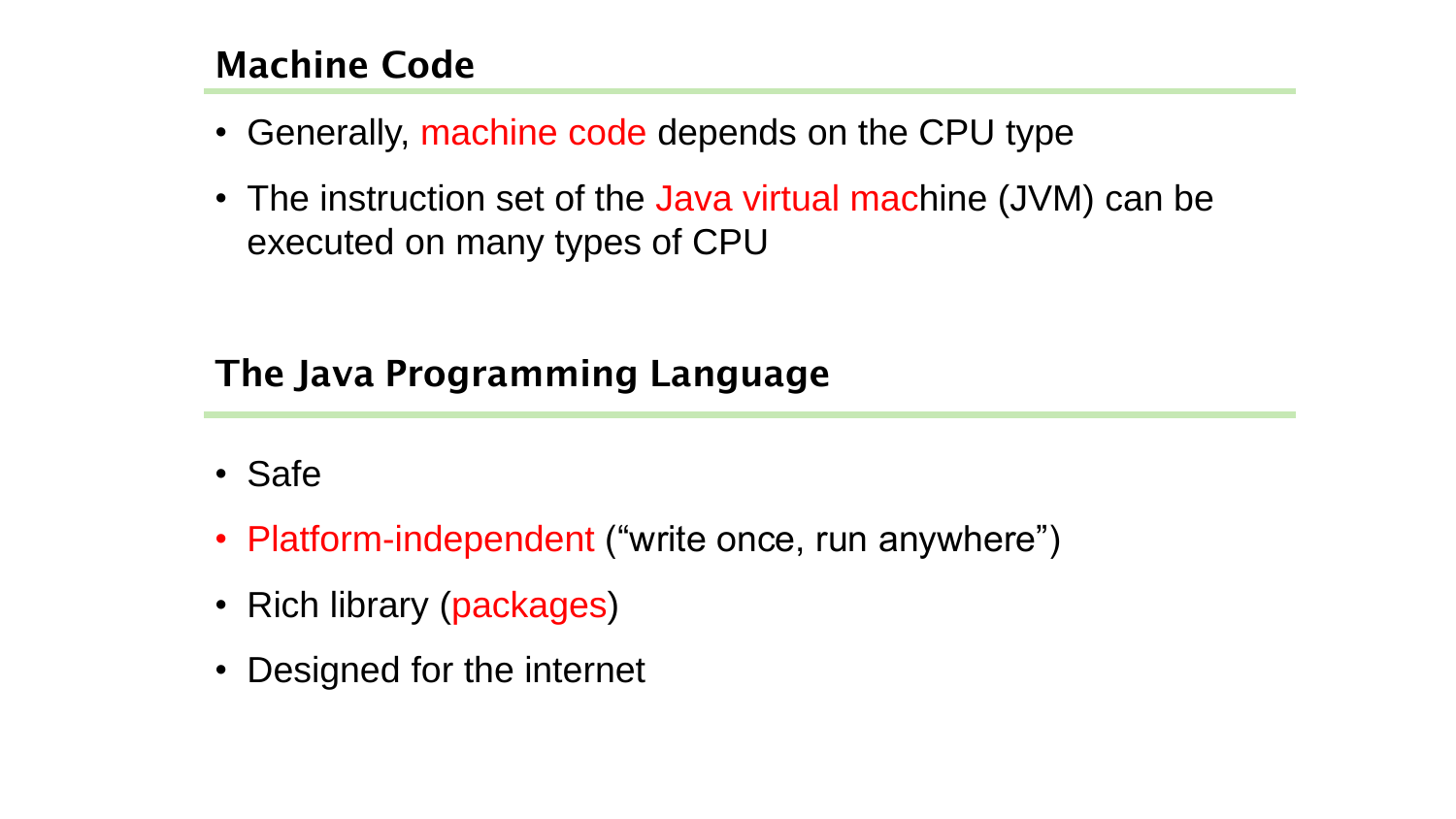## **The Structure of a Simple Program: Class Declaration**

- Classes are the fundamental building blocks of Java programs:
- Every source file can contain at most one public class
- The name of the public class must match the name of the file containing the class:
	- *Class HelloPrinter must be contained in a file named HelloPrinter.java*
- When the application starts, the instructions in the main method are executed
- •Every Java application contains a class with a main method

```
•public static void main(String[] args)
{
         \bullet \qquad \bullet \qquad \bullet}
```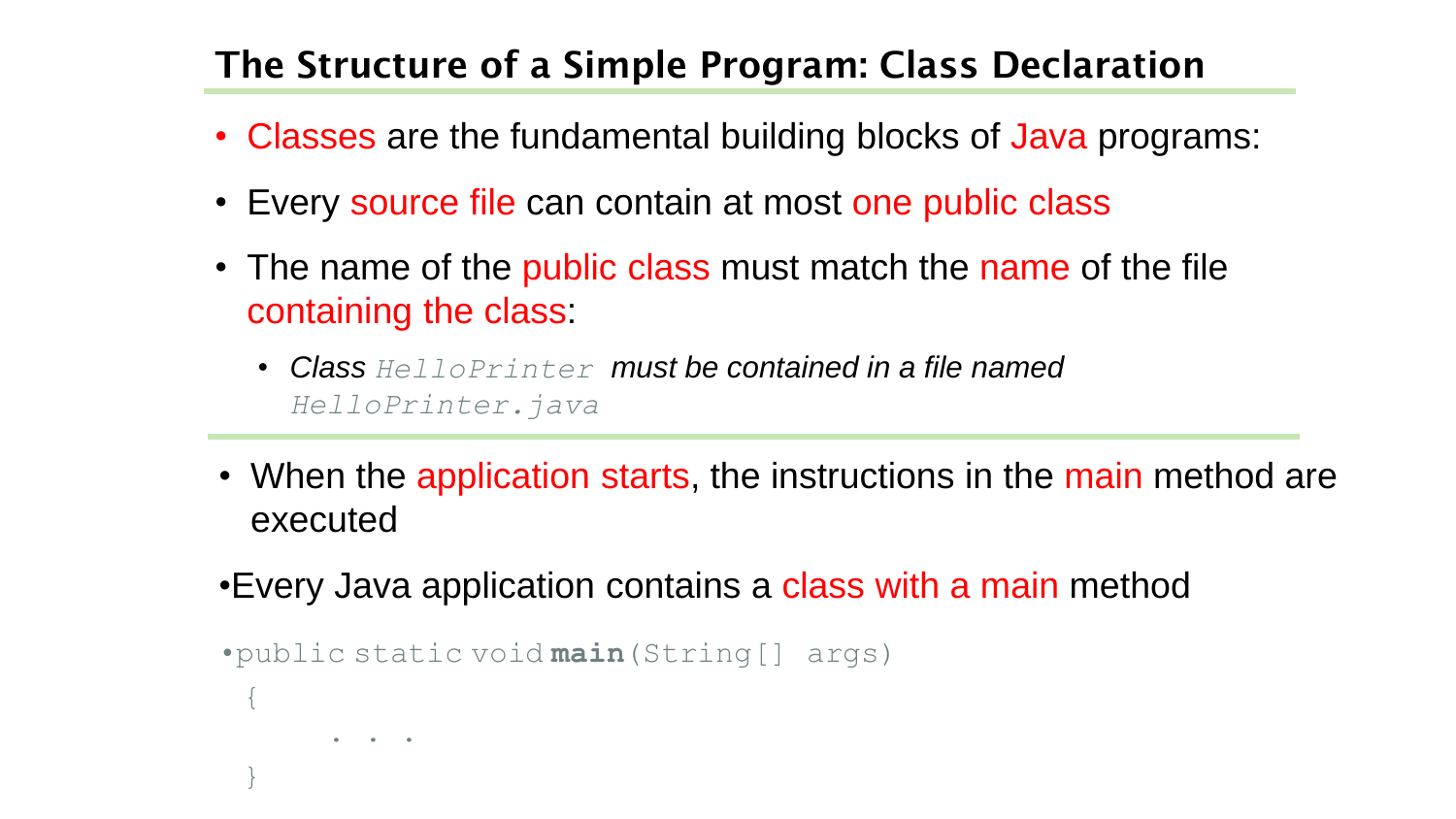## **Compiling and Running a Java Program**

•The Java compiler translates source code into class files that contain instructions for the JVM

•A class file has extension .class

•The JVM loads instructions from the program's class file, starts the program, and loads the necessary library files as they are required

•The compiler does not produce a class file if it has found errors in your program

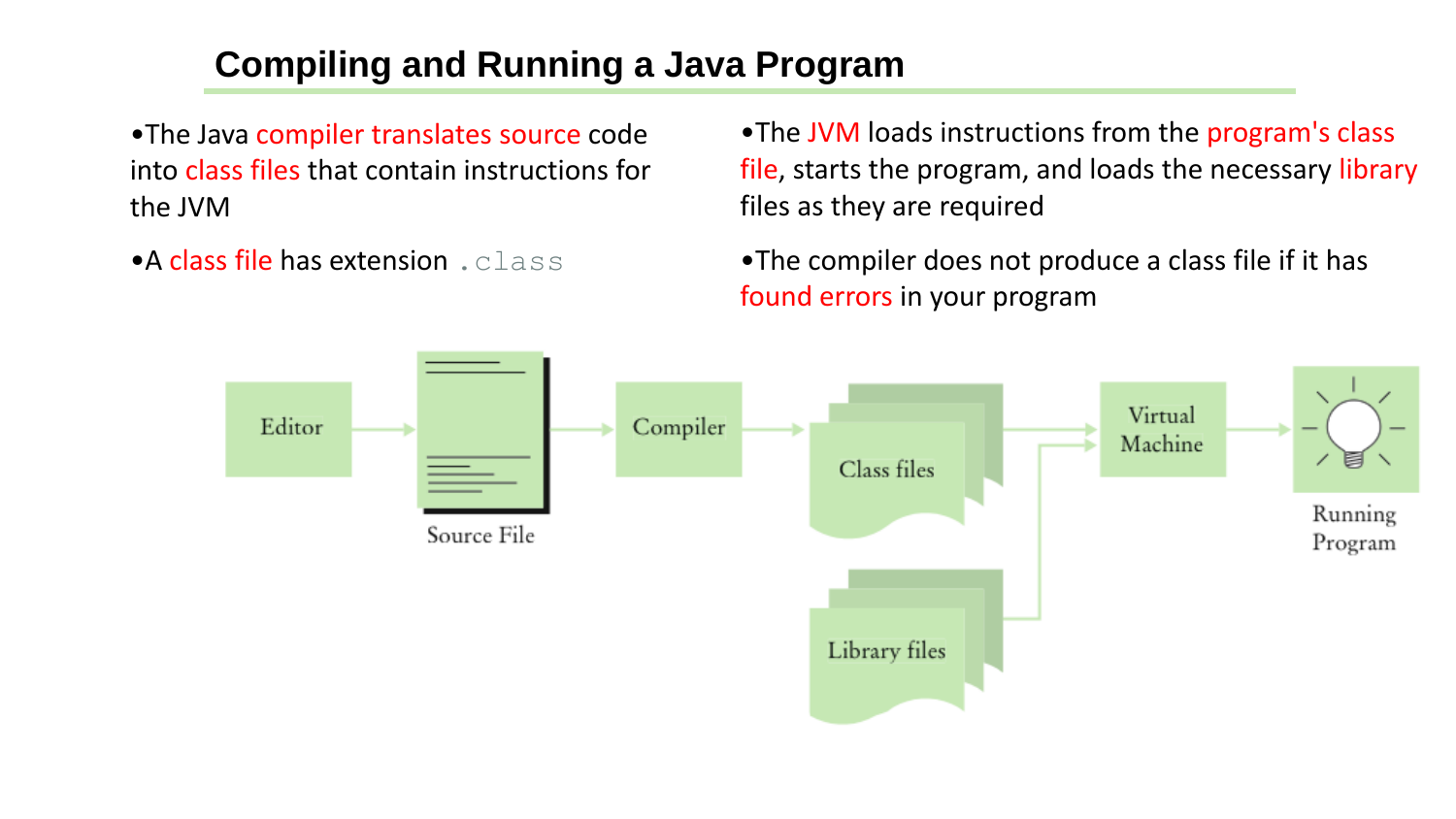•**Compile-time error:** A violation of the programming language rules that is detected by the compiler

•**Run-time error:** Causes the program to take an action that the programmer did not intend

•The compiler does not produce a class file if it has found errors in your program